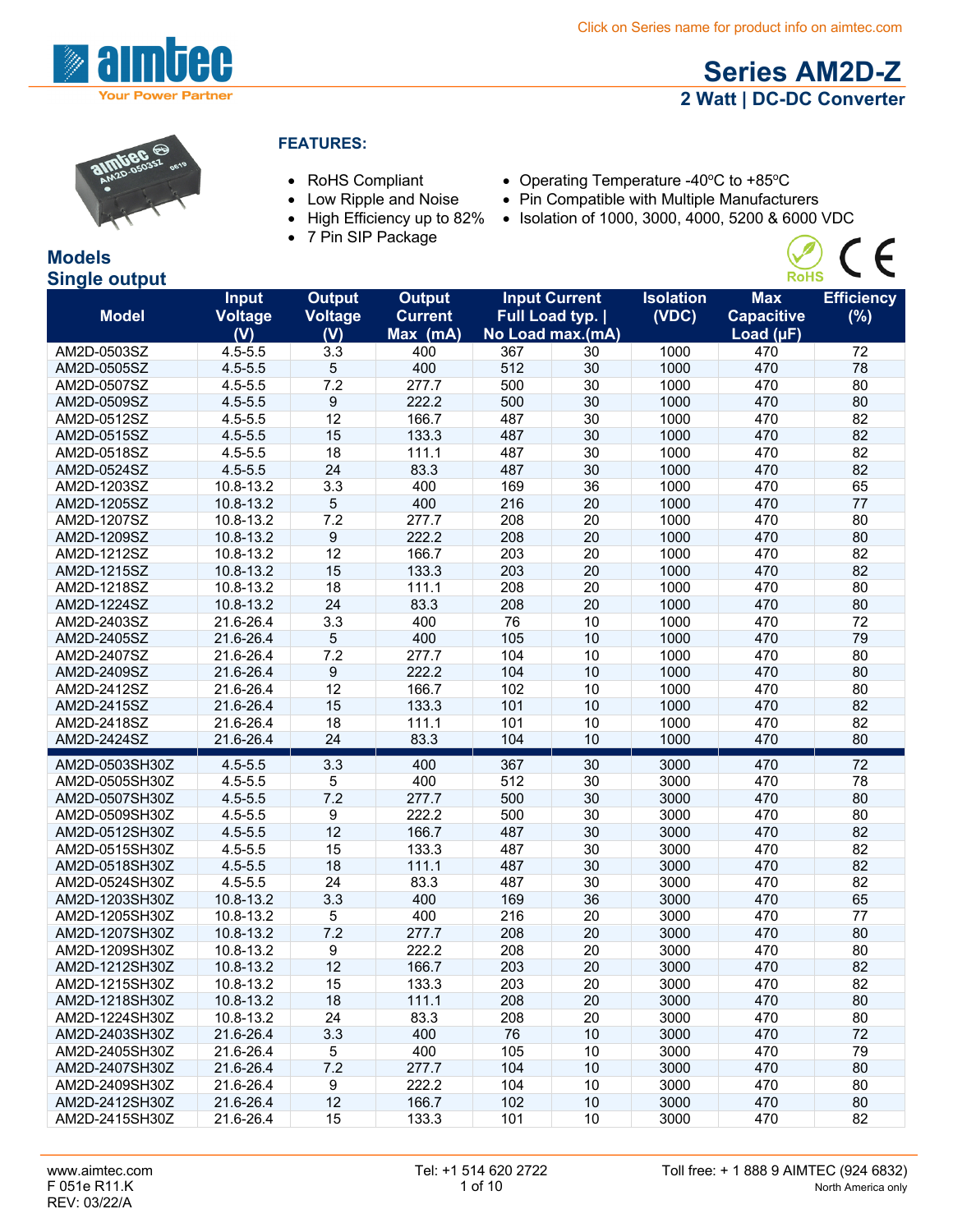

# **Models**

**Single output (continued)**

| <b>Model</b>   | <b>Input</b><br><b>Voltage</b> | <b>Output</b><br>Voltage | <b>Output</b><br><b>Current</b> |     | <b>Input Current</b><br>Full Load typ. | <b>Isolation</b><br>(VDC) | <b>Max</b><br><b>Capacitive</b> | <b>Efficiency</b><br>(%) |
|----------------|--------------------------------|--------------------------|---------------------------------|-----|----------------------------------------|---------------------------|---------------------------------|--------------------------|
|                | (V)                            | (V)                      | Max (mA)                        |     | No Load max.(mA)                       |                           | Load $(\mu F)$                  |                          |
| AM2D-2418SH30Z | 21.6-26.4                      | 18                       | 111.1                           | 101 | 10                                     | 3000                      | 470                             | 82                       |
| AM2D-2424SH30Z | 21.6-26.4                      | 24                       | 83.3                            | 104 | 10                                     | 3000                      | 470                             | 80                       |
| AM2D-0503SH40Z | $4.5 - 5.5$                    | 3.3                      | 400                             | 367 | 30                                     | 4000                      | 470                             | 72                       |
| AM2D-0505SH40Z | $4.5 - 5.5$                    | 5                        | 400                             | 512 | 30                                     | 4000                      | 470                             | 78                       |
| AM2D-0507SH40Z | $4.5 - 5.5$                    | 7.2                      | 277.7                           | 500 | 30                                     | 4000                      | 470                             | 80                       |
| AM2D-0509SH40Z | $4.5 - 5.5$                    | 9                        | 222.2                           | 500 | 30                                     | 4000                      | 470                             | 80                       |
| AM2D-0512SH40Z | $4.5 - 5.5$                    | 12                       | 166.7                           | 487 | 30                                     | 4000                      | 470                             | 82                       |
| AM2D-0515SH40Z | $4.5 - 5.5$                    | 15                       | 133.3                           | 487 | 30                                     | 4000                      | 470                             | 82                       |
| AM2D-0518SH40Z | $4.5 - 5.5$                    | 18                       | 111.1                           | 487 | 30                                     | 4000                      | 470                             | 82                       |
| AM2D-0524SH40Z | $4.5 - 5.5$                    | 24                       | 83.3                            | 487 | 30                                     | 4000                      | 470                             | 82                       |
| AM2D-1203SH40Z | 10.8-13.2                      | 3.3                      | 400                             | 169 | 36                                     | 4000                      | 470                             | 65                       |
| AM2D-1205SH40Z | 10.8-13.2                      | 5                        | 400                             | 216 | 20                                     | 4000                      | 470                             | 77                       |
| AM2D-1207SH40Z | 10.8-13.2                      | 7.2                      | 277.7                           | 208 | 20                                     | 4000                      | 470                             | 80                       |
| AM2D-1209SH40Z | 10.8-13.2                      | 9                        | 222.2                           | 208 | 20                                     | 4000                      | 470                             | 80                       |
| AM2D-1212SH40Z | 10.8-13.2                      | 12                       | 166.7                           | 203 | 20                                     | 4000                      | 470                             | 82                       |
| AM2D-1215SH40Z | 10.8-13.2                      | 15                       | 133.3                           | 203 | 20                                     | 4000                      | 470                             | 82                       |
| AM2D-1218SH40Z | 10.8-13.2                      | 18                       | 111.1                           | 208 | 20                                     | 4000                      | 470                             | 80                       |
| AM2D-1224SH40Z | 10.8-13.2                      | 24                       | 83.3                            | 208 | 20                                     | 4000                      | 470                             | 80                       |
| AM2D-2403SH40Z | 21.6-26.4                      | 3.3                      | 400                             | 76  | 10                                     | 4000                      | 470                             | 72                       |
| AM2D-2405SH40Z | 21.6-26.4                      | 5                        | 400                             | 105 | 10                                     | 4000                      | 470                             | 79                       |
| AM2D-2407SH40Z | 21.6-26.4                      | 7.2                      | 277.7                           | 104 | 10                                     | 4000                      | 470                             | 80                       |
| AM2D-2409SH40Z | 21.6-26.4                      | 9                        | 222.2                           | 104 | 10                                     | 4000                      | 470                             | 80                       |
| AM2D-2412SH40Z | 21.6-26.4                      | 12                       | 166.7                           | 102 | 10                                     | 4000                      | 470                             | 80                       |
| AM2D-2415SH40Z | 21.6-26.4                      | 15                       | 133.3                           | 101 | 10                                     | 4000                      | 470                             | 82                       |
| AM2D-2418SH40Z | 21.6-26.4                      | 18                       | 111.1                           | 101 | 10                                     | 4000                      | 470                             | 82                       |
| AM2D-2424SH40Z | 21.6-26.4                      | 24                       | 83.3                            | 104 | 10                                     | 4000                      | 470                             | 80                       |
| AM2D-0503SH52Z | $4.5 - 5.5$                    | 3.3                      | 400                             | 367 | 30                                     | 5200                      | 470                             | 72                       |
| AM2D-0505SH52Z | $4.5 - 5.5$                    | 5                        | 400                             | 512 | 30                                     | 5200                      | 470                             | 78                       |
| AM2D-0507SH52Z | $4.5 - 5.5$                    | 7.2                      | 277.7                           | 500 | 30                                     | 5200                      | 470                             | 80                       |
| AM2D-0509SH52Z | $4.5 - 5.5$                    | 9                        | 222.2                           | 500 | 30                                     | 5200                      | 470                             | 80                       |
| AM2D-0512SH52Z | $4.5 - 5.5$                    | 12                       | 166.7                           | 487 | 30                                     | 5200                      | 470                             | 82                       |
| AM2D-0515SH52Z | $4.5 - 5.5$                    | 15                       | 133.3                           | 487 | 30                                     | 5200                      | 470                             | 82                       |
| AM2D-0518SH52Z | $4.5 - 5.5$                    | 18                       | 111.1                           | 487 | 30                                     | 5200                      | 470                             | 82                       |
| AM2D-0524SH52Z | $4.5 - 5.5$                    | 24                       | 83.3                            | 487 | 30                                     | 5200                      | 470                             | 82                       |
| AM2D-1203SH52Z | 10.8-13.2                      | 3.3                      | 400                             | 169 | 36                                     | 5200                      | 470                             | 65                       |
| AM2D-1205SH52Z | 10.8-13.2                      | 5                        | 400                             | 216 | 20                                     | 5200                      | 470                             | 77                       |
| AM2D-1207SH52Z | 10.8-13.2                      | 7.2                      | 277.7                           | 208 | 20                                     | 5200                      | 470                             | 80                       |
| AM2D-1209SH52Z | 10.8-13.2                      | 9                        | 222.2                           | 208 | 20                                     | 5200                      | 470                             | 80                       |
| AM2D-1212SH52Z | 10.8-13.2                      | 12                       | 166.7                           | 203 | 20                                     | 5200                      | 470                             | 82                       |
| AM2D-1215SH52Z | 10.8-13.2                      | 15                       | 133.3                           | 203 | 20                                     | 5200                      | 470                             | 82                       |
| AM2D-1218SH52Z | 10.8-13.2                      | 18                       | 111.1                           | 208 | 20                                     | 5200                      | 470                             | 80                       |
| AM2D-1224SH52Z | 10.8-13.2                      | 24                       | 83.3                            | 208 | 20                                     | 5200                      | 470                             | 80                       |
| AM2D-2403SH52Z | 21.6-26.4                      | 3.3                      | 400                             | 76  | 10                                     | 5200                      | 470                             | 72                       |
| AM2D-2405SH52Z | 21.6-26.4                      | 5                        | 400                             | 105 | 10                                     | 5200                      | 470                             | 79                       |
| AM2D-2407SH52Z | 21.6-26.4                      | 7.2                      | 277.7                           | 104 | 10                                     | 5200                      | 470                             | 80                       |
| AM2D-2409SH52Z | 21.6-26.4                      | $\boldsymbol{9}$         | 222.2                           | 104 | 10                                     | 5200                      | 470                             | 80                       |
| AM2D-2412SH52Z | 21.6-26.4                      | 12                       | 166.7                           | 102 | 10                                     | 5200                      | 470                             | 80                       |
| AM2D-2415SH52Z | 21.6-26.4                      | 15                       | 133.3                           | 101 | 10                                     | 5200                      | 470                             | 82                       |
| AM2D-2418SH52Z | 21.6-26.4                      | 18                       | 111.1                           | 101 | 10                                     | 5200                      | 470                             | 82                       |
| AM2D-2424SH52Z | 21.6-26.4                      | 24                       | 83.3                            | 104 | 10                                     | 5200                      | 470                             | 80                       |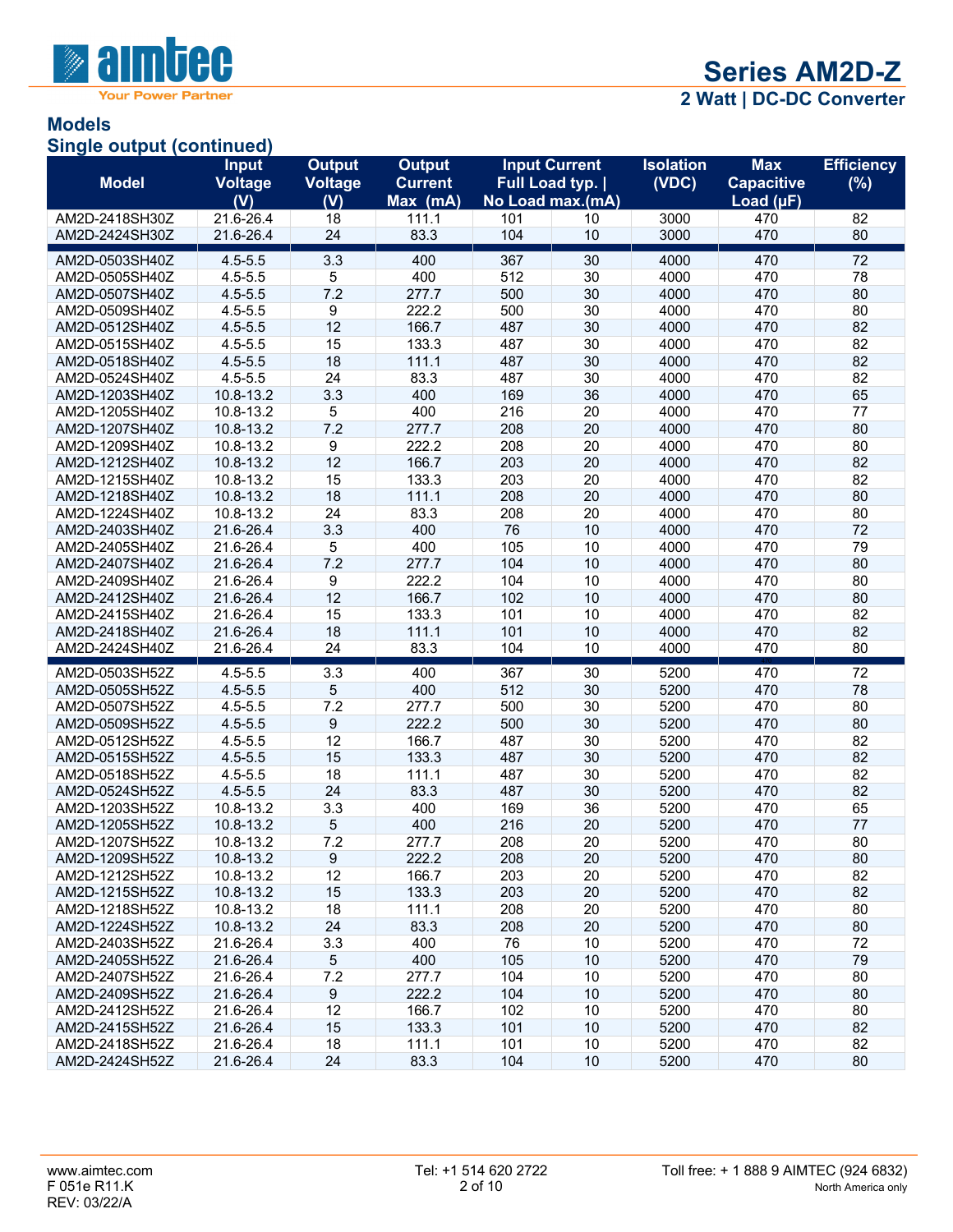

## **Models**

#### **Single output (continued)**

| <b>Model</b>   | <b>Input</b><br><b>Voltage</b><br>(V) | Output<br><b>Voltage</b><br>(V) | <b>Output</b><br><b>Current</b><br>Max (mA) | No Load max.(mA) | <b>Input Current</b><br>Full Load typ. | <b>Isolation</b><br>(VDC) | <b>Max</b><br><b>Capacitive</b><br>Load $(\mu F)$ | <b>Efficiency</b><br>(%) |
|----------------|---------------------------------------|---------------------------------|---------------------------------------------|------------------|----------------------------------------|---------------------------|---------------------------------------------------|--------------------------|
| AM2D-0503SH60Z | $4.5 - 5.5$                           | 3.3                             | 400                                         | 500              | 30                                     | 6000                      | 470                                               | 72                       |
| AM2D-0505SH60Z | $4.5 - 5.5$                           | 5                               | 400                                         | 487              | 30                                     | 6000                      | 470                                               | 78                       |
| AM2D-0507SH60Z | $4.5 - 5.5$                           | 7.2                             | 277.7                                       | 487              | 30                                     | 6000                      | 470                                               | 80                       |
| AM2D-0509SH60Z | $4.5 - 5.5$                           | 9                               | 222.2                                       | 487              | 30                                     | 6000                      | 470                                               | 80                       |
| AM2D-0512SH60Z | $4.5 - 5.5$                           | 12                              | 166.7                                       | 487              | 30                                     | 6000                      | 470                                               | 82                       |
| AM2D-0515SH60Z | $4.5 - 5.5$                           | 15                              | 133.3                                       | 169              | 36                                     | 6000                      | 470                                               | 82                       |
| AM2D-0518SH60Z | $4.5 - 5.5$                           | 18                              | 111.1                                       | 216              | 20                                     | 6000                      | 470                                               | 82                       |
| AM2D-0524SH60Z | $4.5 - 5.5$                           | 24                              | 83.3                                        | 208              | 20                                     | 6000                      | 470                                               | 82                       |
| AM2D-1203SH60Z | 10.8-13.2                             | 3.3                             | 400                                         | 208              | 20                                     | 6000                      | 470                                               | 65                       |
| AM2D-1205SH60Z | 10.8-13.2                             | 5                               | 400                                         | 203              | 20                                     | 6000                      | 470                                               | 77                       |
| AM2D-1207SH60Z | 10.8-13.2                             | 7.2                             | 277.7                                       | 203              | 20                                     | 6000                      | 470                                               | 80                       |
| AM2D-1209SH60Z | 10.8-13.2                             | 9                               | 222.2                                       | 208              | 20                                     | 6000                      | 470                                               | 80                       |
| AM2D-1212SH60Z | 10.8-13.2                             | 12                              | 166.7                                       | 208              | 20                                     | 6000                      | 470                                               | 82                       |
| AM2D-1215SH60Z | 10.8-13.2                             | 15                              | 133.3                                       | 76               | 10                                     | 6000                      | 470                                               | 82                       |
| AM2D-1218SH60Z | 10.8-13.2                             | 18                              | 111.1                                       | 105              | 10                                     | 6000                      | 470                                               | 80                       |
| AM2D-1224SH60Z | 10.8-13.2                             | 24                              | 83.3                                        | 104              | 10                                     | 6000                      | 470                                               | 80                       |
| AM2D-2403SH60Z | 21.6-26.4                             | 3.3                             | 400                                         | 104              | 10                                     | 6000                      | 470                                               | 72                       |
| AM2D-2405SH60Z | 21.6-26.4                             | 5                               | 400                                         | 102              | 10                                     | 6000                      | 470                                               | 79                       |
| AM2D-2407SH60Z | 21.6-26.4                             | 7.2                             | 277.7                                       | 101              | 10                                     | 6000                      | 470                                               | 80                       |
| AM2D-2409SH60Z | 21.6-26.4                             | 9                               | 222.2                                       | 101              | 10                                     | 6000                      | 470                                               | 80                       |
| AM2D-2412SH60Z | 21.6-26.4                             | 12                              | 166.7                                       | 104              | 10                                     | 6000                      | 470                                               | 80                       |
| AM2D-2415SH60Z | 21.6-26.4                             | 15                              | 133.3                                       | 45               | 6                                      | 6000                      | 470                                               | 82                       |
| AM2D-2418SH60Z | 21.6-26.4                             | 18                              | 111.1                                       | 102              | 10                                     | 6000                      | 470                                               | 82                       |
| AM2D-2424SH60Z | 21.6-26.4                             | 24                              | 83.3                                        | 100              | 13                                     | 6000                      | 470                                               | 80                       |

### **Models**

#### **Dual output**

|              | <b>Input</b>          | <b>Output</b>  | <b>Output</b>              |                | <b>Input Current</b> | <b>Isolation</b> | <b>Max</b>                          | <b>Efficiency</b> |
|--------------|-----------------------|----------------|----------------------------|----------------|----------------------|------------------|-------------------------------------|-------------------|
| <b>Model</b> | <b>Voltage</b><br>(V) | Voltage<br>(V) | <b>Current</b><br>Max (mA) | Full Load typ. | No Load max.(mA)     | (VDC)            | <b>Capacitive</b><br>Load $(\mu F)$ | (%)               |
| AM2D-0503DZ  | $4.5 - 5.5$           | ±3.3           | ±200                       | 406            | 30                   | 1000             | ±220                                | 65                |
| AM2D-0505DZ  | $4.5 - 5.5$           | ±5             | ±200                       | 555            | 30                   | 1000             | ±220                                | 72                |
| AM2D-0507DZ  | $4.5 - 5.5$           | ±7.2           | ±138.8                     | 555            | 30                   | 1000             | ±220                                | 72                |
| AM2D-0509DZ  | $4.5 - 5.5$           | ±9             | ±111.1                     | 519            | 30                   | 1000             | ±220                                | 77                |
| AM2D-0512DZ  | $4.5 - 5.5$           | ±12            | ±83.3                      | 512            | 38                   | 1000             | ±220                                | 78                |
| AM2D-0515DZ  | $4.5 - 5.5$           | ±15            | ±66.7                      | 500            | 30                   | 1000             | ±220                                | 80                |
| AM2D-0518DZ  | $4.5 - 5.5$           | ±18            | ±55.6                      | 500            | 30                   | 1000             | ±220                                | 80                |
| AM2D-0524DZ  | $4.5 - 5.5$           | ±24            | ±41.7                      | 500            | 30                   | 1000             | ±220                                | 80                |
| AM2D-1203DZ  | 10.8-13.2             | ±3.3           | ±200                       | 164            | 20                   | 1000             | ±220                                | 67                |
| AM2D-1205DZ  | 10.8-13.2             | ±5             | ±200                       | 222            | 20                   | 1000             | ±220                                | 75                |
| AM2D-1207DZ  | 10.8-13.2             | ±7.2           | ±138.8                     | 219            | 20                   | 1000             | ±220                                | 76                |
| AM2D-1209DZ  | 10.8-13.2             | ±9             | ±111.1                     | 216            | 20                   | 1000             | ±220                                | 77                |
| AM2D-1212DZ  | 10.8-13.2             | ±12            | ±83.3                      | 203            | 20                   | 1000             | ±220                                | 82                |
| AM2D-1215DZ  | 10.8-13.2             | ±15            | ±66.7                      | 203            | 20                   | 1000             | ±220                                | 82                |
| AM2D-1218DZ  | 10.8-13.2             | ±18            | ±55.6                      | 203            | 20                   | 1000             | ±220                                | 82                |
| AM2D-1224DZ  | 10.8-13.2             | ±24            | ±41.7                      | 203            | 20                   | 1000             | ±220                                | 82                |
| AM2D-2403DZ  | 21.6-26.4             | ±3.3           | ±200                       | 80             | 10                   | 1000             | ±220                                | 68                |
| AM2D-2405DZ  | 21.6-26.4             | ±5             | ±200                       | 111            | 10                   | 1000             | ±220                                | 75                |
| AM2D-2407DZ  | 21.6-26.4             | ±7.2           | ±138.8                     | 111            | 10                   | 1000             | ±220                                | 75                |
| AM2D-2409DZ  | 21.6-26.4             | ±9             | ±111.1                     | 104            | 10                   | 1000             | ±220                                | 80                |
| AM2D-2412DZ  | 21.6-26.4             | ±12            | ±83.3                      | 101            | 10                   | 1000             | ±220                                | 82                |
| AM2D-2415DZ  | 21.6-26.4             | ±15            | ±66.7                      | 101            | 10                   | 1000             | ±220                                | 82                |
| AM2D-2418DZ  | 21.6-26.4             | ±18            | ±55.6                      | 101            | 10                   | 1000             | ±220                                | 82                |
| AM2D-2424DZ  | 21.6-26.4             | ±24            | ±41.7                      | 101            | 10                   | 1000             | ±220                                | 82                |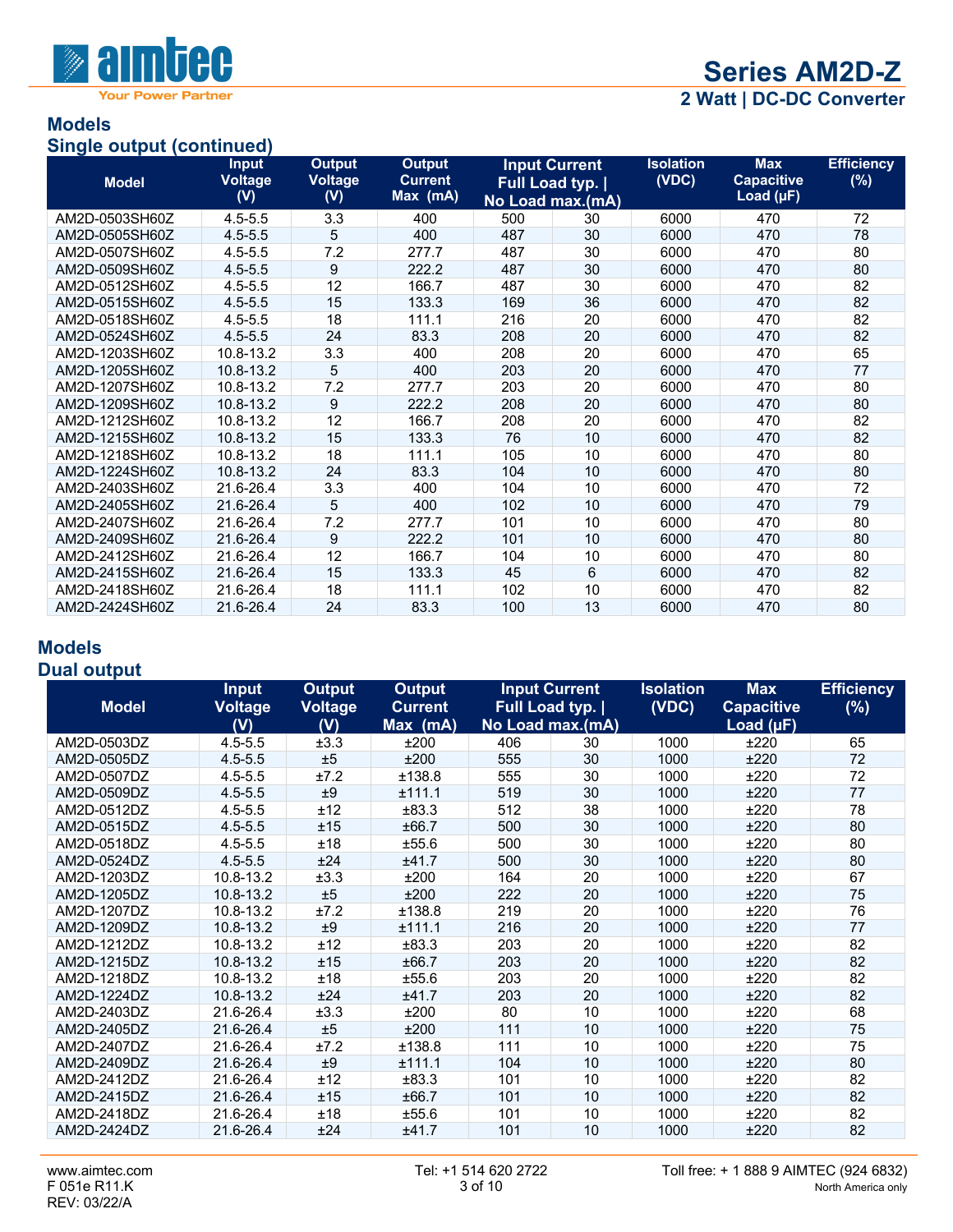

## **Models**

#### **Dual output (continued)**

|                | <b>Input</b>   | <b>Output</b> | <b>Output</b>  |     | <b>Input Current</b>    | <b>Isolation</b> | <b>Max</b>        | <b>Efficiency</b> |
|----------------|----------------|---------------|----------------|-----|-------------------------|------------------|-------------------|-------------------|
| <b>Model</b>   | <b>Voltage</b> | Voltage       | <b>Current</b> |     | <b>Full Load typ.  </b> | (VDC)            | <b>Capacitive</b> | (%)               |
|                | (V)            | (V)           | Max (mA)       |     | No Load max.(mA)        |                  | Load $(\mu F)$    |                   |
| AM2D-0503DH30Z | $4.5 - 5.5$    | ±3.3          | ±200           | 406 | 30                      | 3000             | ±220              | 65                |
| AM2D-0505DH30Z | $4.5 - 5.5$    | ±5            | ±200           | 555 | 30                      | 3000             | ±220              | 72                |
| AM2D-0507DH30Z | $4.5 - 5.5$    | ±7.2          | ±138.8         | 555 | 30                      | 3000             | ±220              | 72                |
| AM2D-0509DH30Z | $4.5 - 5.5$    | ±9            | ±111.1         | 519 | 30                      | 3000             | ±220              | 77                |
| AM2D-0512DH30Z | $4.5 - 5.5$    | ±12           | ±83.3          | 512 | 38                      | 3000             | ±220              | 78                |
| AM2D-0515DH30Z | $4.5 - 5.5$    | ±15           | ±66.7          | 500 | 30                      | 3000             | ±220              | 80                |
| AM2D-0518DH30Z | $4.5 - 5.5$    | ±18           | ±55.6          | 500 | 30                      | 3000             | ±220              | 80                |
| AM2D-0524DH30Z | $4.5 - 5.5$    | ±24           | ±41.7          | 500 | 30                      | 3000             | ±220              | 80                |
| AM2D-1203DH30Z | 10.8-13.2      | ±3.3          | ±200           | 164 | 20                      | 3000             | ±220              | 67                |
| AM2D-1205DH30Z | 10.8-13.2      | ±5            | ±200           | 222 | 20                      | 3000             | ±220              | 75                |
| AM2D-1207DH30Z | 10.8-13.2      | ±7.2          | ±138.8         | 219 | 20                      | 3000             | ±220              | 76                |
| AM2D-1209DH30Z | 10.8-13.2      | ±9            | ±111.1         | 216 | 20                      | 3000             | ±220              | 77                |
| AM2D-1212DH30Z | $10.8 - 13.2$  | ±12           | ±83.3          | 203 | 20                      | 3000             | ±220              | 82                |
| AM2D-1215DH30Z | 10.8-13.2      | ±15           | ±66.7          | 203 | 20                      | 3000             | ±220              | 82                |
| AM2D-1218DH30Z | 10.8-13.2      | ±18           | ±55.6          | 203 | 20                      | 3000             | ±220              | 82                |
| AM2D-1224DH30Z | 10.8-13.2      | ±24           | ±41.7          | 203 | 20                      | 3000             | ±220              | 82                |
| AM2D-2403DH30Z | 21.6-26.4      | ±3.3          | ±200           | 80  | 10                      | 3000             | ±220              | 68                |
| AM2D-2405DH30Z | 21.6-26.4      | ±5            | ±200           | 111 | 10                      | 3000             | ±220              | 75                |
| AM2D-2407DH30Z | 21.6-26.4      | ±7.2          | ±138.8         | 111 | 10                      | 3000             | ±220              | 75                |
| AM2D-2409DH30Z | 21.6-26.4      | ±9            | ±111.1         | 104 | 10                      | 3000             | ±220              | 80                |
| AM2D-2412DH30Z | 21.6-26.4      | ±12           | ±83.3          | 101 | 10                      | 3000             | ±220              | 82                |
| AM2D-2415DH30Z | 21.6-26.4      | ±15           | ±66.7          | 101 | 10                      | 3000             | ±220              | 82                |
| AM2D-2418DH30Z | 21.6-26.4      | ±18           | ±55.6          | 101 | 10                      | 3000             | ±220              | 82                |
| AM2D-2424DH30Z | 21.6-26.4      | ±24           | ±41.7          | 101 | 10                      | 3000             | ±220              | 82                |
| AM2D-0503DH40Z | $4.5 - 5.5$    | ±3.3          | ±200           | 406 | 30                      | 4000             | ±220              | 65                |
| AM2D-0505DH40Z | $4.5 - 5.5$    | ±5            | ±200           | 555 | 30                      | 4000             | ±220              | 72                |
| AM2D-0507DH40Z | $4.5 - 5.5$    | ±7.2          | ±138.8         | 555 | 30                      | 4000             | ±220              | 72                |
| AM2D-0509DH40Z | $4.5 - 5.5$    | $\pm 9$       | ±111.1         | 519 | 30                      | 4000             | ±220              | 77                |
| AM2D-0512DH40Z | $4.5 - 5.5$    | ±12           | ±83.3          | 512 | 38                      | 4000             | ±220              | 78                |
| AM2D-0515DH40Z | $4.5 - 5.5$    | ±15           | ±66.7          | 500 | 30                      | 4000             | ±220              | 80                |
| AM2D-0518DH40Z | $4.5 - 5.5$    | ±18           | ±55.6          | 500 | 30                      | 4000             | ±220              | 80                |
| AM2D-0524DH40Z | $4.5 - 5.5$    | ±24           | ±41.7          | 500 | 30                      | 4000             | ±220              | 80                |
| AM2D-1203DH40Z | 10.8-13.2      | ±3.3          | ±200           | 164 | 20                      | 4000             | ±220              | 67                |
| AM2D-1205DH40Z | 10.8-13.2      | ±5            | ±200           | 222 | 20                      | 4000             | ±220              | 75                |
| AM2D-1207DH40Z | 10.8-13.2      | ±7.2          | ±138.8         | 219 | 20                      | 4000             | ±220              | 76                |
| AM2D-1209DH40Z | 10.8-13.2      | $\pm 9$       | ±111.1         | 216 | 20                      | 4000             | ±220              | 77                |
| AM2D-1212DH40Z | 10.8-13.2      | ±12           | ±83.3          | 203 | 20                      | 4000             | ±220              | 82                |
| AM2D-1215DH40Z | 10.8-13.2      | ±15           | ±66.7          | 203 | 20                      | 4000             | ±220              | 82                |
| AM2D-1218DH40Z | 10.8-13.2      | ±18           | ±55.6          | 203 | 20                      | 4000             | ±220              | 82                |
| AM2D-1224DH40Z | 10.8-13.2      | ±24           | ±41.7          | 203 | 20                      | 4000             | ±220              | 84                |
| AM2D-2403DH40Z | 21.6-26.4      | ±3.3          | ±200           | 80  | 10                      | 4000             | ±220              | 68                |
| AM2D-2405DH40Z | 21.6-26.4      | ±5            | ±200           | 111 | $10$                    | 4000             | ±220              | 75                |
| AM2D-2407DH40Z | 21.6-26.4      | ±7.2          | ±138.8         | 111 | 10                      | 4000             | ±220              | 75                |
| AM2D-2409DH40Z | 21.6-26.4      | $\pm 9$       | ±111.1         | 104 | 10                      | 4000             | ±220              | 80                |
| AM2D-2412DH40Z | 21.6-26.4      | ±12           | ±83.3          | 101 | 10                      | 4000             | ±220              | 82                |
| AM2D-2415DH40Z | 21.6-26.4      | ±15           | ±66.7          | 101 | 10                      | 4000             | ±220              | 82                |
| AM2D-2418DH40Z | 21.6-26.4      | ±18           | ±55.6          | 101 | $10$                    | 4000             | ±220              | 82                |
| AM2D-2424DH40Z | 21.6-26.4      | ±24           | ±41.7          | 101 | 10                      | 4000             | ±220              | 82                |
|                |                |               |                |     |                         |                  |                   |                   |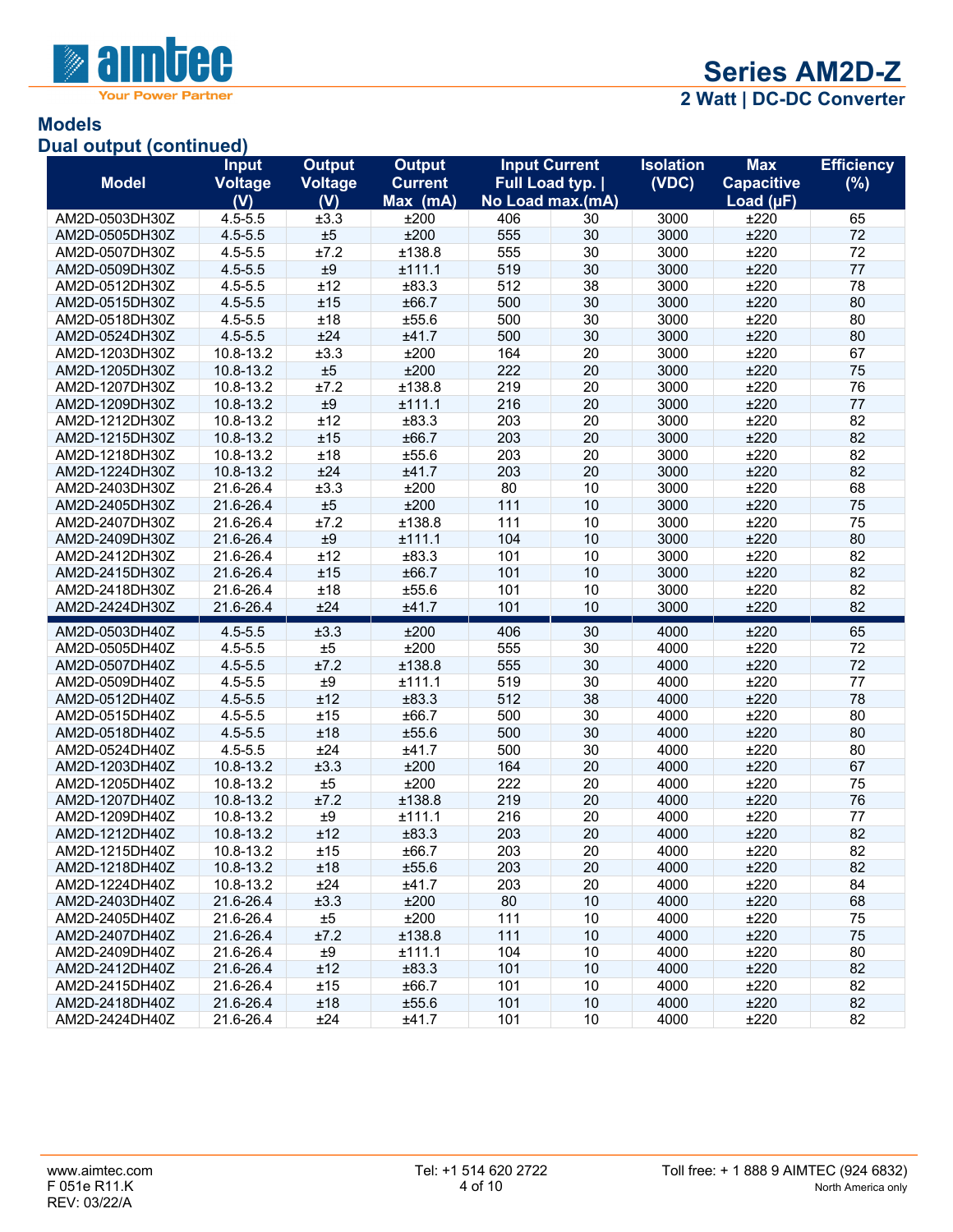

## **Models**

#### **Dual output (continued)**

|                                  | <b>Input</b>               | <b>Output</b>  | <b>Output</b>    |            | <b>Input Current</b>    | <b>Isolation</b> | <b>Max</b>        | <b>Efficiency</b> |
|----------------------------------|----------------------------|----------------|------------------|------------|-------------------------|------------------|-------------------|-------------------|
| <b>Model</b>                     | <b>Voltage</b>             | <b>Voltage</b> | <b>Current</b>   |            | <b>Full Load typ.  </b> | (VDC)            | <b>Capacitive</b> | (%)               |
|                                  | (V)                        | (V)            | Max (mA)         |            | No Load max.(mA)        |                  | Load $(\mu F)$    |                   |
| AM2D-0503DH52Z                   | $4.5 - 5.5$                | ±3.3           | ±200             | 406        | 30                      | 5200             | ±220              | 65                |
| AM2D-0505DH52Z                   | $4.5 - 5.5$                | ±5             | ±200             | 555        | 30                      | 5200             | ±220              | 72                |
| AM2D-0507DH52Z                   | $4.5 - 5.5$                | ±7.2           | ±138.8           | 555        | 30                      | 5200             | ±220              | 72                |
| AM2D-0509DH52Z                   | $4.5 - 5.5$                | ±9             | ±111.1           | 519        | 30                      | 5200             | ±220              | 77                |
| AM2D-0512DH52Z                   | $4.5 - 5.5$                | ±12            | ±83.3            | 512        | 38                      | 5200             | ±220              | 78                |
| AM2D-0515DH52Z                   | $4.5 - 5.5$                | ±15            | ±66.7            | 500        | 30                      | 5200             | ±220              | 80                |
| AM2D-0518DH52Z                   | $4.5 - 5.5$                | ±18            | ±55.6            | 500        | 30                      | 5200             | ±220              | 80                |
| AM2D-0524DH52Z                   | $4.5 - 5.5$                | ±24            | ±41.7            | 500        | 30                      | 5200             | ±220              | 80                |
| AM2D-1203DH52Z                   | 10.8-13.2                  | ±3.3           | ±200             | 164        | 20                      | 5200             | ±220              | 67                |
| AM2D-1205DH52Z                   | 10.8-13.2                  | ±5             | ±200             | 222        | 20                      | 5200             | ±220              | 75                |
| AM2D-1207DH52Z                   | 10.8-13.2                  | ±7.2           | ±138.8           | 219        | 20                      | 5200             | ±220              | 76                |
| AM2D-1209DH52Z                   | 10.8-13.2                  | $\pm 9$        | ±111.1           | 216        | 20                      | 5200             | ±220              | 77                |
| AM2D-1212DH52Z                   | 10.8-13.2                  | ±12            | ±83.3            | 203        | 20                      | 5200             | ±220              | 82                |
| AM2D-1215DH52Z                   | 10.8-13.2                  | ±15            | ±66.7            | 203        | 20                      | 5200             | ±220              | 82                |
| AM2D-1218DH52Z                   | 10.8-13.2                  | ±18            | ±55.6            | 203        | 20                      | 5200             | ±220              | 82                |
| AM2D-1224DH52Z                   | 10.8-13.2                  | ±24            | ±41.7            | 203        | 20                      | 5200             | ±220              | 82                |
| AM2D-2403DH52Z                   | 21.6-26.4                  | ±3.3           | ±200             | 80         | 10                      | 5200             | ±220              | 68                |
| AM2D-2405DH52Z                   | 21.6-26.4                  | ±5             | ±200             | 111        | 10                      | 5200             | ±220              | 75                |
| AM2D-2407DH52Z                   | 21.6-26.4                  | ±7.2           | ±138.8           | 111        | 10                      | 5200             | ±220              | 75                |
| AM2D-2409DH52Z                   | 21.6-26.4                  | ±9             | ±111.1           | 104        | 10                      | 5200             | ±220              | 80                |
| AM2D-2412DH52Z                   | 21.6-26.4                  | ±12            | ±83.3            | 101        | 10                      | 5200             | ±220              | 82                |
| AM2D-2415DH52Z                   | 21.6-26.4                  | ±15            | ±66.7            | 101        | 10                      | 5200             | ±220              | 82                |
| AM2D-2418DH52Z                   | 21.6-26.4                  | ±18            | ±55.6            | 101        | 10                      | 5200             | ±220              | 82                |
| AM2D-2424DH52Z                   | 21.6-26.4                  | ±24            | ±41.7            | 101        | 10                      | 5200             | ±220              | 82                |
| AM2D-0503DH60Z                   | $4.5 - 5.5$                | ±3.3           | ±200             | 406        | 30                      | 6000             | ±220              | 65                |
| AM2D-0505DH60Z                   | $4.5 - 5.5$                | ±5             | ±200             | 555        | 30                      | 6000             | ±220              | 72                |
| AM2D-0507DH60Z                   | $4.5 - 5.5$                | ±7.2           | ±138.8           | 555        | 30                      | 6000             | ±220              | 72                |
|                                  | $4.5 - 5.5$                | ±9             | ±111.1           | 519        | 30                      | 6000             | ±220              | 77                |
| AM2D-0509DH60Z                   |                            | ±12            | ±83.3            | 512        | 38                      | 6000             | ±220              | 78                |
| AM2D-0512DH60Z<br>AM2D-0515DH60Z | $4.5 - 5.5$<br>$4.5 - 5.5$ | ±15            | ±66.7            | 500        | 30                      | 6000             | ±220              | 80                |
|                                  | $4.5 - 5.5$                | ±18            | ±55.6            | 500        | 30                      | 6000             | ±220              | 80                |
| AM2D-0518DH60Z                   |                            |                |                  |            |                         |                  |                   |                   |
| AM2D-0524DH60Z                   | $4.5 - 5.5$                | ±24            | ±41.7            | 500        | 30                      | 6000             | ±220              | 80                |
| AM2D-1203DH60Z                   | 10.8-13.2                  | ±3.3           | ±200             | 164        | 20                      | 6000             | ±220              | 67                |
| AM2D-1205DH60Z<br>AM2D-1207DH60Z | 10.8-13.2                  | ±5<br>±7.2     | ±200             | 222<br>219 | 20<br>20                | 6000<br>6000     | ±220<br>±220      | 75<br>76          |
| AM2D-1209DH60Z                   | 10.8-13.2                  | $\pm 9$        | ±138.8<br>±111.1 | 216        | 20                      | 6000             | ±220              | 77                |
|                                  | 10.8-13.2                  |                |                  |            |                         |                  |                   |                   |
| AM2D-1212DH60Z                   | 10.8-13.2                  | ±12            | ±83.3            | 203        | 20                      | 6000             | ±220              | 82                |
| AM2D-1215DH60Z                   | 10.8-13.2                  | ±15            | ±66.7            | 203        | 20                      | 6000             | ±220              | 82                |
| AM2D-1218DH60Z                   | 10.8-13.2                  | ±18            | ±55.6            | 203        | 20                      | 6000             | ±220              | 82                |
| AM2D-1224DH60Z                   | 10.8-13.2                  | ±24            | ±41.7            | 203        | 20                      | 6000             | ±220              | 82                |
| AM2D-2403DH60Z                   | 21.6-26.4                  | ±3.3           | ±200             | 80         | 10                      | 6000             | ±220              | 68                |
| AM2D-2405DH60Z                   | 21.6-26.4                  | ±5             | ±200             | 111        | 10                      | 6000             | ±220              | 75                |
| AM2D-2407DH60Z                   | 21.6-26.4                  | ±7.2           | ±138.8           | 111        | 10                      | 6000             | ±220              | 75                |
| AM2D-2409DH60Z                   | 21.6-26.4                  | ±9             | ±111.1           | 104        | 10                      | 6000             | ±220              | 80                |
| AM2D-2412DH60Z                   | 21.6-26.4                  | ±12            | ±83.3            | 101        | 10 <sup>°</sup>         | 6000             | ±220              | 82                |
| AM2D-2415DH60Z                   | 21.6-26.4                  | ±15            | ±66.7            | 101        | 10                      | 6000             | ±220              | 82                |
| AM2D-2418DH60Z                   | 21.6-26.4                  | ±18            | ±55.6            | 101        | 10                      | 6000             | ±220              | 82                |
| AM2D-2424DH60Z                   | 21.6-26.4                  | ±24            | ±41.7            | 101        | 10                      | 6000             | ±220              | 82                |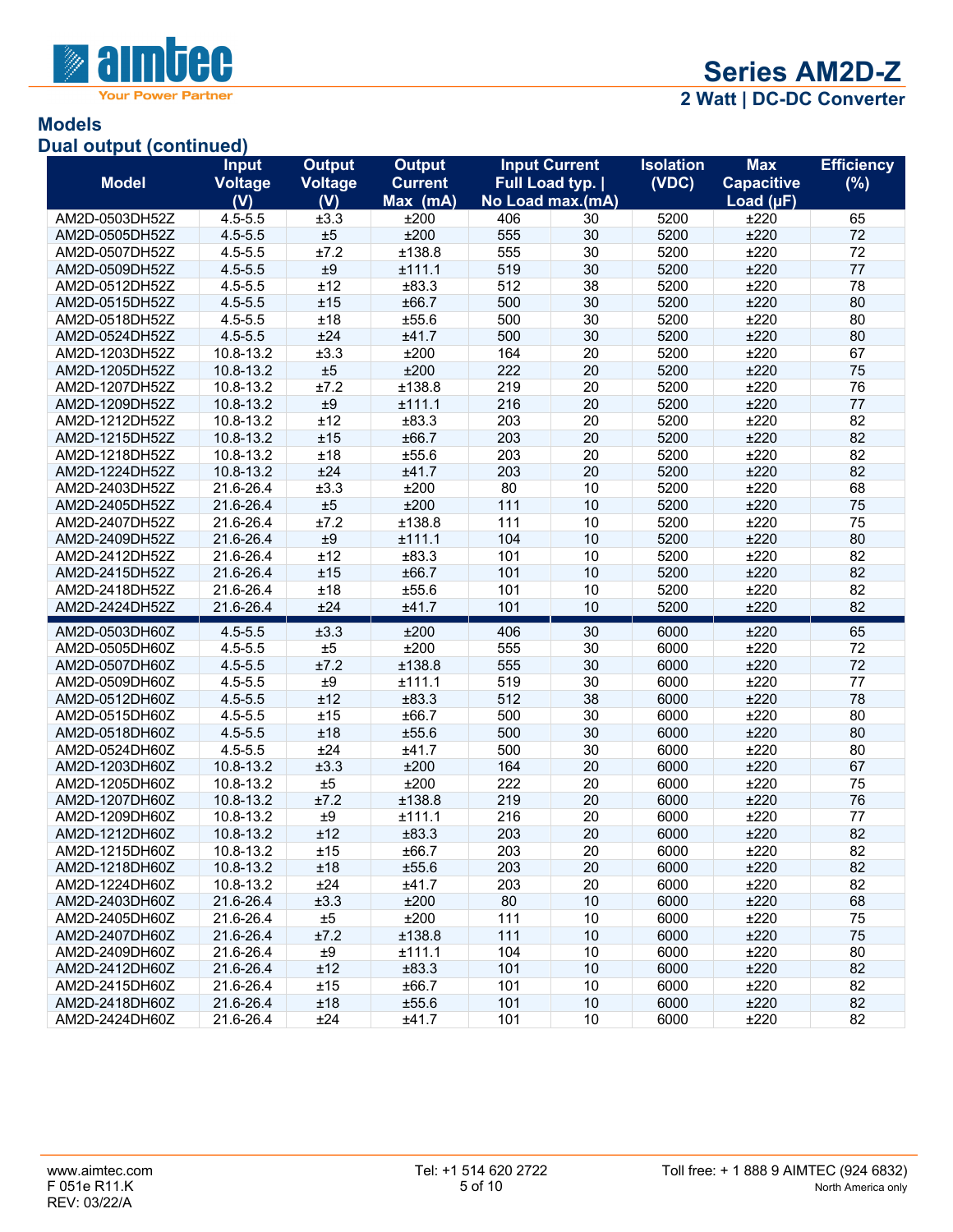

## **Models**

#### **Dual separated output**

| <b>Model</b>  | <b>Input</b><br>Voltage | <b>Output</b><br><b>Voltage</b> | <b>Output</b><br><b>Current</b> |     | <b>Input Current</b><br>Full Load typ. | <b>Isolation</b> | <b>Max</b><br><b>Capacitive</b> | <b>Efficiency</b> |
|---------------|-------------------------|---------------------------------|---------------------------------|-----|----------------------------------------|------------------|---------------------------------|-------------------|
|               | (V)                     | (V)                             | Max (mA)                        |     | No Load max.(mA)                       | (VDC)            | Load $(\mu F)$                  | $(\%)$            |
| AM2D-050303DZ | $4.5 - 5.5$             | 3.3 / 3.3                       | 303 / 303                       | 519 | 35                                     | 1000             | ±220                            | 77                |
| AM2D-050505DZ | $4.5 - 5.5$             | 5/5                             | 200 / 200                       | 512 | 35                                     | 1000             | ±220                            | 78                |
| AM2D-050707DZ | $4.5 - 5.5$             | 7.2/7.2                         | 139 / 139                       | 512 | 35                                     | 1000             | ±220                            | 78                |
| AM2D-050909DZ | $4.5 - 5.5$             | 9/9                             | 111/111                         | 512 | 35                                     | 1000             | ±220                            | 78                |
| AM2D-051212DZ | $4.5 - 5.5$             | 12/12                           | 83/83                           | 512 | 35                                     | 1000             | ±220                            | 78                |
| AM2D-051515DZ | $4.5 - 5.5$             | 15/15                           | 67/67                           | 506 | 35                                     | 1000             | ±220                            | 79                |
| AM2D-051818DZ | $4.5 - 5.5$             | 18/18                           | 55/55                           | 500 | 35                                     | 1000             | ±220                            | 80                |
| AM2D-052424DZ | $4.5 - 5.5$             | 24/24                           | 41/41                           | 500 | 35                                     | 1000             | ±220                            | 80                |
| AM2D-120303DZ | 10.8-13.2               | 3.3/3.3                         | 303 / 303                       | 216 | 25                                     | 1000             | ±220                            | 77                |
| AM2D-120505DZ | 10.8-13.2               | 5/5                             | 200 / 200                       | 216 | 25                                     | 1000             | ±220                            | 77                |
| AM2D-120707DZ | 10.8-13.2               | 7.2/7.2                         | 139 / 139                       | 216 | 25                                     | 1000             | ±220                            | 77                |
| AM2D-120909DZ | 10.8-13.2               | 9/9                             | 111/111                         | 216 | 25                                     | 1000             | ±220                            | 77                |
| AM2D-121212DZ | 10.8-13.2               | 12/12                           | 83/83                           | 213 | 25                                     | 1000             | ±220                            | 78                |
| AM2D-121515DZ | 10.8-13.2               | 15/15                           | 67/67                           | 213 | 25                                     | 1000             | ±220                            | 78                |
| AM2D-121818DZ | 10.8-13.2               | 18/18                           | 55/55                           | 208 | 25                                     | 1000             | ±220                            | 80                |
| AM2D-122424DZ | 10.8-13.2               | 24 / 24                         | 41/41                           | 208 | 25                                     | 1000             | ±220                            | 80                |
| AM2D-240303DZ | 21.6-26.4               | 3.3/3.3                         | 303 / 303                       | 106 | 12                                     | 1000             | ±220                            | 78                |
| AM2D-240505DZ | 21.6-26.4               | 5/5                             | 200 / 200                       | 106 | 12                                     | 1000             | ±220                            | 78                |
| AM2D-240707DZ | 21.6-26.4               | 7.2/7.2                         | 139 / 139                       | 106 | 12                                     | 1000             | ±220                            | 75                |
| AM2D-240909DZ | 21.6-26.4               | 9/9                             | 111/111                         | 106 | 12                                     | 1000             | ±220                            | 78                |
| AM2D-241212DZ | 21.6-26.4               | 12/12                           | 83/83                           | 104 | 12                                     | 1000             | ±220                            | 80                |
| AM2D-241515DZ | 21.6-26.4               | 15/15                           | 67/67                           | 104 | 12                                     | 1000             | ±220                            | 80                |
| AM2D-241818DZ | 21.6-26.4               | 18/18                           | 55/55                           | 104 | 12                                     | 1000             | ±220                            | 80                |
| AM2D-242424DZ | 21.6-26.4               | 24 / 24                         | 41/41                           | 104 | 12                                     | 1000             | ±220                            | 80                |

#### **Input Specifications**

| <b>Parameters</b>               | <b>Nominal</b> | <b>Typical</b> | <b>Maximum</b> | Units      |  |  |
|---------------------------------|----------------|----------------|----------------|------------|--|--|
| Voltage range                   | 5              | $4.5 - 5.5$    |                | <b>VDC</b> |  |  |
|                                 | 12             | $10.8 - 13.2$  |                | <b>VDC</b> |  |  |
|                                 | 24             | 21.6-26.4      |                | <b>VDC</b> |  |  |
| Filter                          | Capacitor      |                |                |            |  |  |
|                                 | 5 Vin          | $0 - 7$        |                | <b>VDC</b> |  |  |
| Absolute Maximum Rating         | $12$ Vin       | $0 - 15$       |                | <b>VDC</b> |  |  |
|                                 | 24 Vin         | $0 - 28$       |                | <b>VDC</b> |  |  |
| Peak Input Voltage time         |                | 100            |                | ms         |  |  |
| Input Reflected Ripple Current* |                | 20             |                | mA p-p     |  |  |

Measured with a  $12\mu$ H source inductor.

Dual separated models are measured with a 12µH source inductor and a 47µF (ESR<1Ω at 100KHz) source capacitor.

#### **Isolation Specifications**

| <b>Parameters</b>  | <b>Conditions</b> | <b>Typical</b> | <b>Rated</b>                       | <b>Units</b> |
|--------------------|-------------------|----------------|------------------------------------|--------------|
| Tested I/O voltage | 60sec             |                | 1000, 3000,<br>4000, 5200,<br>6000 | <b>VDC</b>   |
| Resistance         |                   | >1000          |                                    | <b>MOhm</b>  |
| Capacitance        |                   | 60             |                                    | рF           |

#### **Output Specifications**

| <b>Parameters</b>       | <b>Conditions</b>               | <b>Tvpical</b> | <b>Maximum</b> | <b>Units</b> |
|-------------------------|---------------------------------|----------------|----------------|--------------|
| Voltage accuracy        |                                 | ±3             |                | %            |
| Voltage balance         | Dual output                     | ±1             |                | %            |
| Line voltage regulation | For 1.0% of Vin                 | ±1.2           |                | %            |
| Load voltage regulation | Load $20 - 100\%$               | ±10            |                | $\%$         |
| Load voltage regulation | 3.3V output model, Load 20~100% | ±20            |                | $\%$         |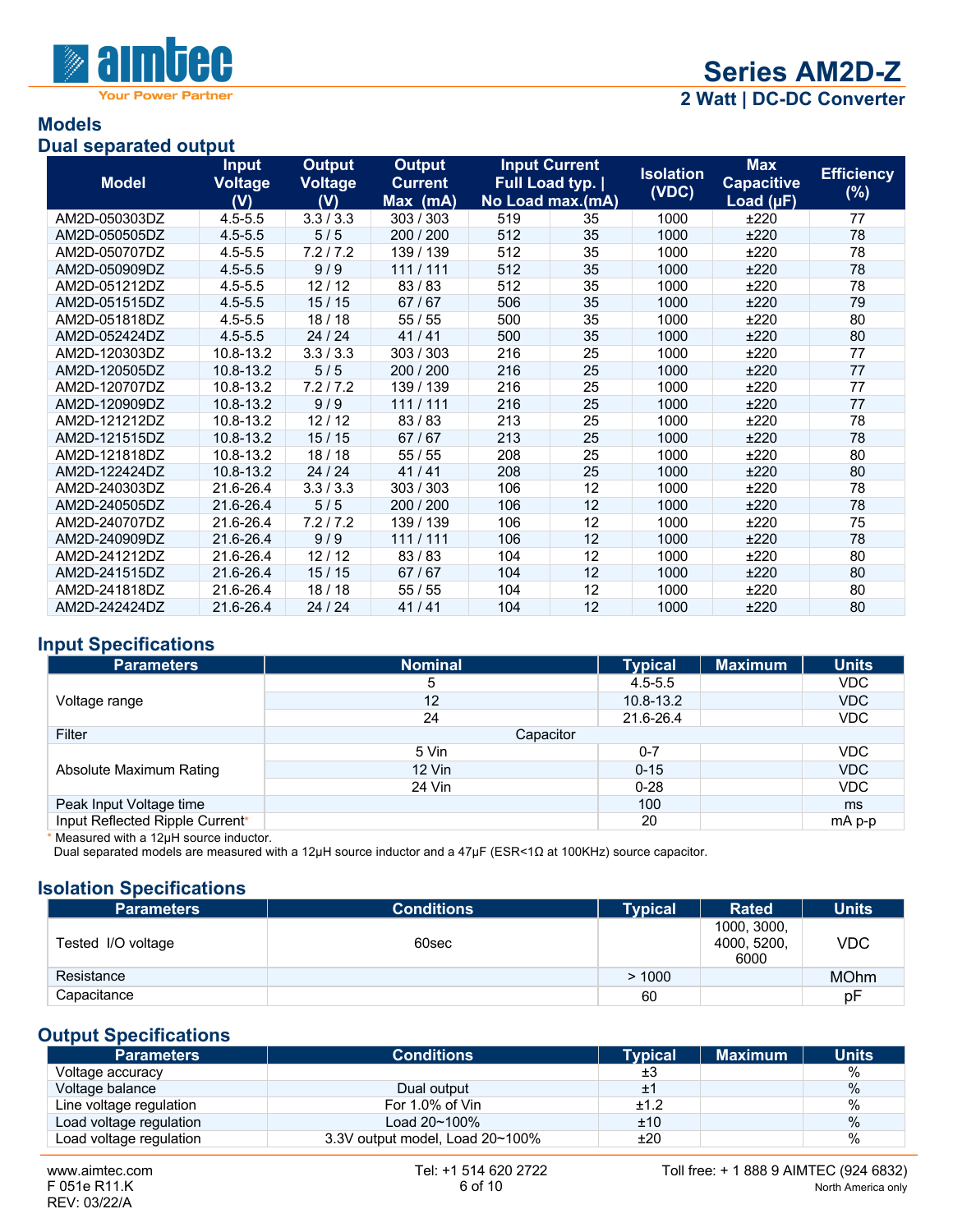

# **Series AM2D-Z**

**2 Watt | DC-DC Converter**

|                              |                    |                                 | ----- |      |
|------------------------------|--------------------|---------------------------------|-------|------|
| : coefficient<br>noerature c |                    | n r<br>LU.UZ                    |       | %/°C |
| Rinnle<br><b>NOISE</b>       | Bandwidth<br>. IMF | $\overline{\phantom{a}}$<br>. . |       |      |

#### **General Specifications**

| <b>Parameters</b>                  | <b>Conditions</b>                                                          | <b>Typical</b>                                     | <b>Maximum</b> | <b>Units</b> |  |  |
|------------------------------------|----------------------------------------------------------------------------|----------------------------------------------------|----------------|--------------|--|--|
| Switching frequency                | 100% load                                                                  | 80                                                 |                | KHz          |  |  |
| Operating temperature              | Full Load                                                                  | $-40$ to $+85$                                     |                | °С           |  |  |
| Storage temperature                |                                                                            | $-40$ to $+125$                                    |                | °C           |  |  |
| Max Case temperature               |                                                                            |                                                    | $+100$         | $^{\circ}C$  |  |  |
| Cooling                            | Free air convection                                                        |                                                    |                |              |  |  |
| Humidity                           |                                                                            |                                                    | 95             | $\%$         |  |  |
| Case material                      | Plastic UL94-VO                                                            |                                                    |                |              |  |  |
| Weight                             | 7.2mm width models<br>Other models                                         | 2.7<br>2.3                                         |                | g            |  |  |
| Dimensions $(L \times W \times H)$ | $0.77 \times 0.24 \times 0.39$ inch<br>$0.77 \times 0.28 \times 0.39$ inch | 19.50 x 6.00 x 10.00 mm<br>19.50 x 7.20 x 10.00 mm |                |              |  |  |
| <b>MTBF</b>                        | >1 121 000 hrs (MIL-HDBK -217F, Ground Benign, t=+25°C)                    |                                                    |                |              |  |  |

NOTE: All specifications in this datasheet are measured at an ambient temperature of 25°C, humidity<75%, nominal input voltage and at rated output load unless otherwise specified

#### **Safety Specifications**

| <b>Parameters</b> |                                                                                           |  |  |
|-------------------|-------------------------------------------------------------------------------------------|--|--|
|                   | Design to meet IEC/EN/UL 60950-1, 62368-1                                                 |  |  |
|                   | EN55032 class B with the recommended EMI circuit (except dual separated models)           |  |  |
|                   | IEC61000-4-2, Perf. Criteria A (except dual separated models)                             |  |  |
| <b>Standards</b>  | IEC61000-4-3, Perf. Criteria A (except dual separated models)                             |  |  |
|                   | IEC61000-4-4, Perf. Criteria A with a 470uF/100V capacitor (except dual separated models) |  |  |
|                   | IEC61000-4-5, Perf. Criteria A with a 470uF/100V capacitor (except dual separated models) |  |  |
|                   | IEC61000-4-6, Perf. Criteria A (except dual separated models)                             |  |  |
|                   | IEC61000-4-8, Perf. Criteria A (except dual separated models)                             |  |  |

#### **Pin Out Specifications**

| Pin | <b>1000 VDC</b> |            |                        | 3000, 4000, 5200, 6000 VDC |            |
|-----|-----------------|------------|------------------------|----------------------------|------------|
|     | Single          | Dual       | Dual separated         | Single                     | Dual       |
|     | $+V$ Input      | $+V$ Input | $+V$ Input             | $+V$ Input                 | $+V$ Input |
| 2   | - V Input       | - V Input  | - V Input<br>- V Input |                            | - V Input  |
| 4   | - V Output      | - V Output | +V1 Output             | No pin                     | No pin     |
| 5   | No pin          | Common     | -V1 Output             | -V Output                  | -V Output  |
| 6   | + V Output      | + V Output | +V2 Output             | No pin                     | Common     |
|     | No pin          | No pin     | -V2 Output             | +V Output                  | +V Output  |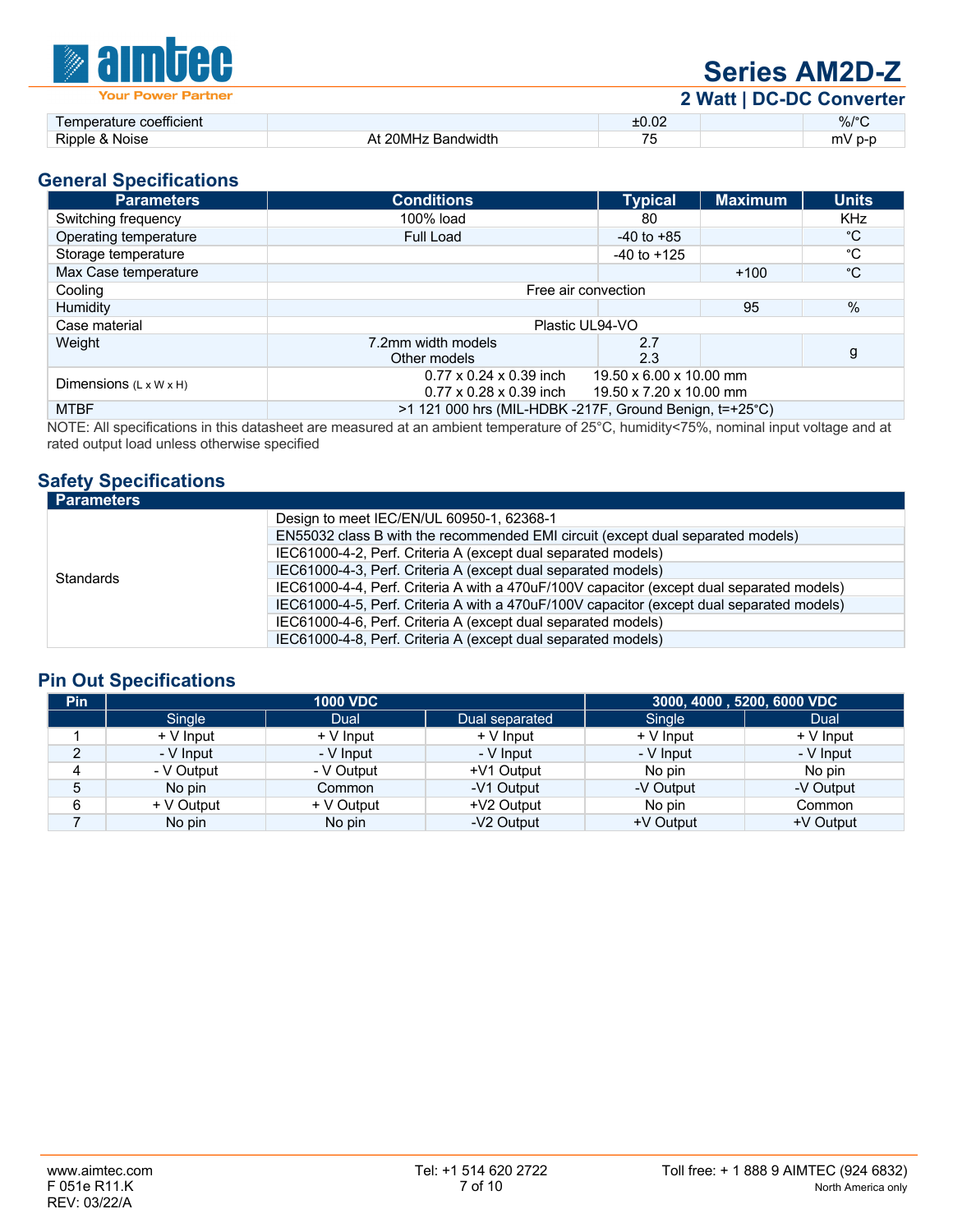## **Dimensions for models listed in the 7.2mm width models table.**



| 2 Watt   DC-DC Converter |               |  |  |  |  |  |
|--------------------------|---------------|--|--|--|--|--|
| 7.2mm width models       |               |  |  |  |  |  |
| AM2D-0505SH40Z           | AM2D-051818DZ |  |  |  |  |  |
| AM2D-0505SH52Z           | AM2D-052424DZ |  |  |  |  |  |
| AM2D-1203SH60Z           | AM2D-120303DZ |  |  |  |  |  |
| AM2D-0507DH52Z           | AM2D-120707DZ |  |  |  |  |  |
| AM2D-0507DH60Z           | AM2D-120909DZ |  |  |  |  |  |
| AM2D-0515DH40Z           | AM2D-121515DZ |  |  |  |  |  |
| AM2D-0515DH52Z           | AM2D-121818DZ |  |  |  |  |  |
| AM2D-0515DH60Z           | AM2D-122424DZ |  |  |  |  |  |
| AM2D-1205DH52Z           | AM2D-240303DZ |  |  |  |  |  |
| AM2D-050303DZ            | AM2D-241515DZ |  |  |  |  |  |
| AM2D-050505DZ            | AM2D-241818DZ |  |  |  |  |  |
| AM2D-050707DZ            | AM2D-242424DZ |  |  |  |  |  |
| AM2D-050909DZ            |               |  |  |  |  |  |

AM2D-051212DZ -

**Series AM2D-Z**

Pin pitch and length tolerance: ±0.35mm (±0.014) Case tolerance: ±0.50mm (±0.02)

#### **Dimensions for others**





Note: Unit: mm(inch) Pin pitch and length tolerance: ±0.35mm (±0.014) Case tolerance: ±0.50mm (±0.02)

#### **Recommended EMI Circuit**



| <b>Vin</b> | C1          | L1.   | C <sub>2</sub>            | C <sub>3</sub>           |
|------------|-------------|-------|---------------------------|--------------------------|
| 5Vin       | 2.2 µF/100V | 18 µH | $\,$                      | $\overline{\phantom{0}}$ |
| 12Vin      | 2.2 uF/100V | 18 uH | -                         | -                        |
| 15Vin      | 2.2 µF/100V | 18 µH |                           | $\overline{\phantom{0}}$ |
| 24Vin      | 2.2 uF/100V |       | 18 µH $\vert$ 2.2 µF/100V | 470 pF/2kV               |

# REV: 03/22/A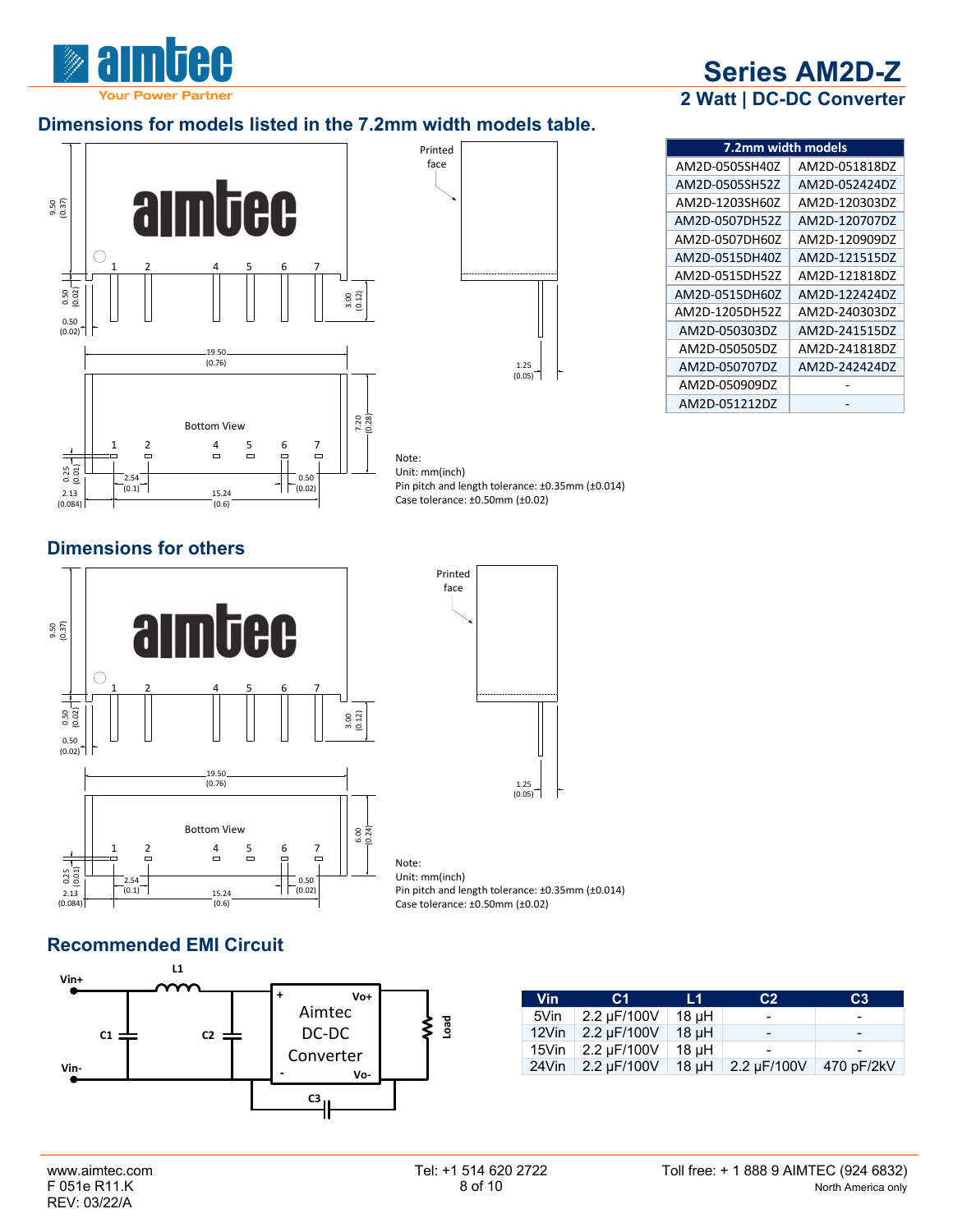

## **Typical Efficiency Chart Examples**